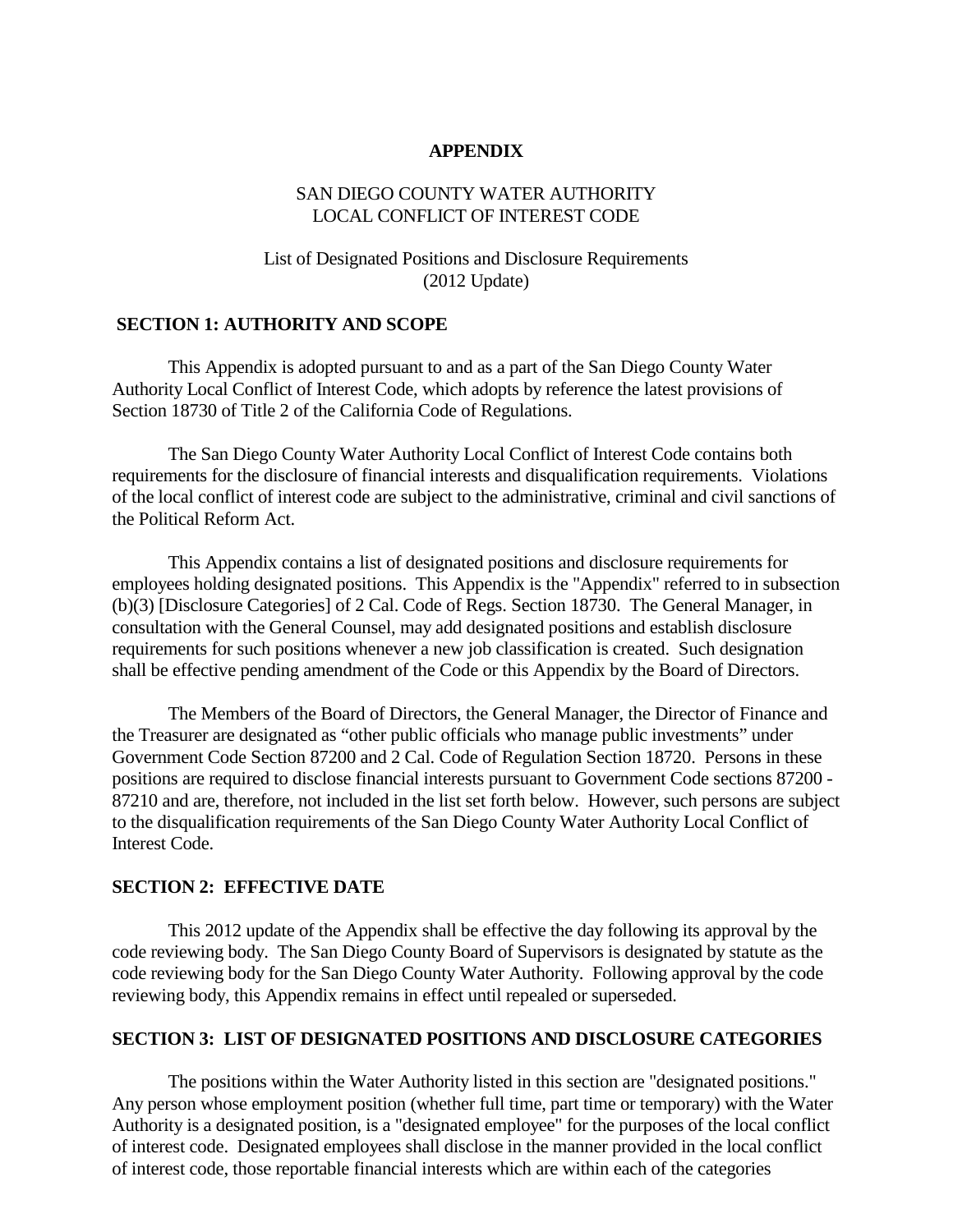Local Conflict of Interest Code Appendix Rev. 8/2012 Page 2 of 7

represented by the numerals following each listed position. Each disclosure category is identified by a number and is described below. Disclosure requirements for interests in each disclosure category are set forth in subsection (b)(7) [Manner of Reporting] of 2 Cal. Code of Regs. Section 18730.

| <b>Category Number</b> | <b>Reportable Financial Interests</b>                                  |
|------------------------|------------------------------------------------------------------------|
| $\mathbf{1}$           | All investments                                                        |
| $\overline{2}$         | All sources of income                                                  |
| $\overline{3}$         | All interests in real property                                         |
| $\overline{4}$         | All business positions                                                 |
| $\overline{5}$         | Investments and business positions in business entities, and sources   |
|                        | of income, engaged directly or indirectly, in land development,        |
|                        | construction, civil engineering, environmental consulting, land        |
|                        | planning, real estate (including without limitation brokerage, sales,  |
|                        | marketing, leasing, appraisal, and lending), commercial lending,       |
|                        | banking or farming.                                                    |
| 6                      | Investments and business positions in business entities, and sources   |
|                        | of income, engaged, directly or indirectly, in development,            |
|                        | distribution, transfer, conservation, storage, treatment, reclamation  |
|                        | or marketing of water.                                                 |
| $\overline{7}$         | Investments and business positions in business entities, and sources   |
|                        | of income, engaged in architecture, engineering, accounting,           |
|                        | auditing, law, public relations, provision of temporary employees,     |
|                        | office products, telecommunications, computer hardware and             |
|                        | software, personnel services, management services, or in the           |
|                        | manufacture, production, vending or servicing of goods, materials,     |
|                        | machinery or equipment of the type routinely used or purchased by      |
|                        | public water agencies; including those entities and sources within     |
|                        | the scope of category 8.                                               |
| 8                      | Investments and business positions in business entities, and sources   |
|                        | of income who have contracted with the Authority within the past       |
|                        | two years or who in the future may foreseeably contract with the       |
|                        | Authority to provide services, supplies, materials, machinery or       |
|                        | equipment. Reporting under this category shall apply to those          |
|                        | contracts for services, supplies, materials, machinery or equipment    |
|                        | acquisition, the solicitation, negotiation, or administration of which |
|                        | are within the scope of regular and customary job duties of the        |
|                        | employee.                                                              |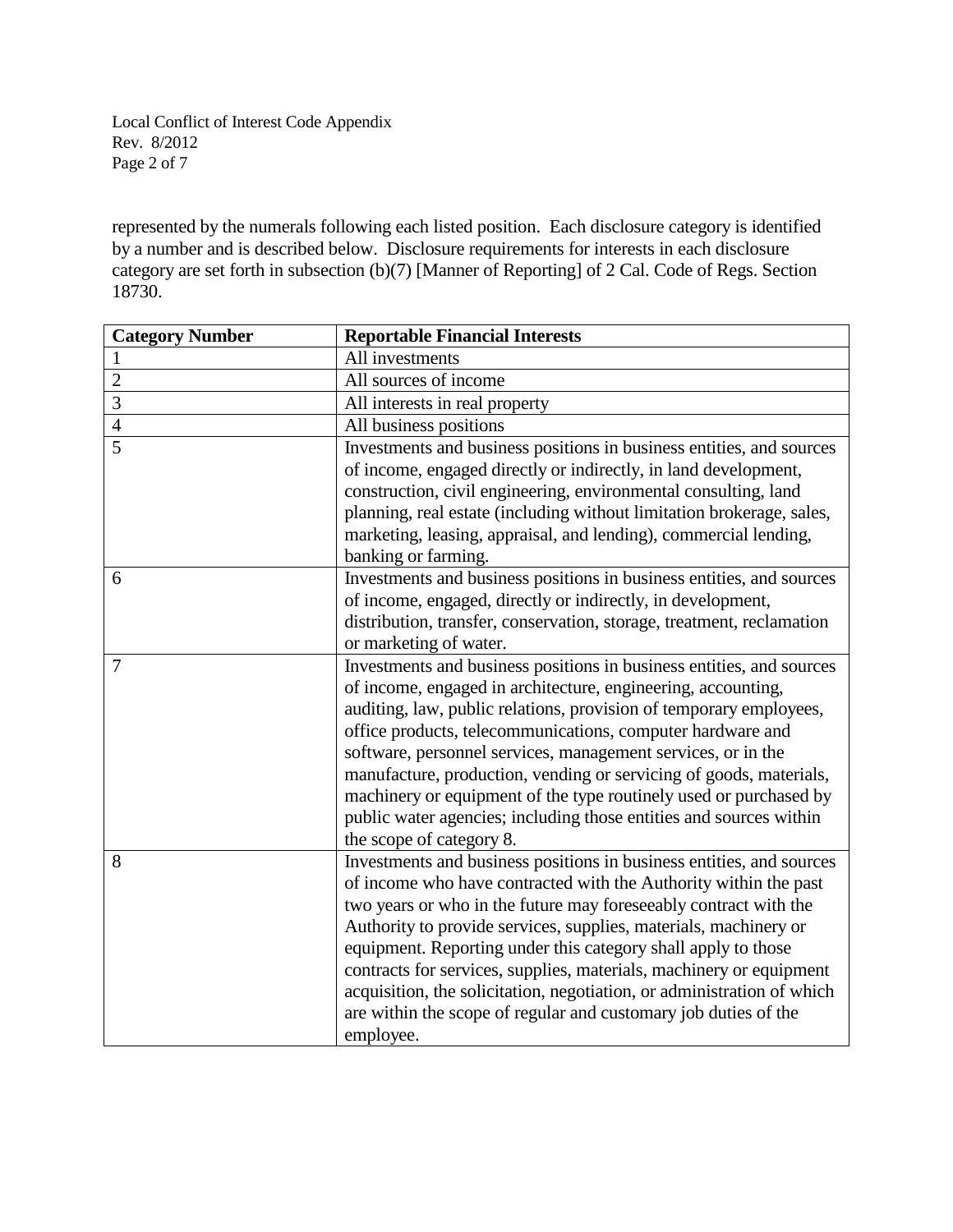Local Conflict of Interest Code Appendix Rev. 8/2012 Page 3 of 7

| <b>Designated Positions</b>                                                | <b>Disclosure Categories</b> |  |
|----------------------------------------------------------------------------|------------------------------|--|
|                                                                            |                              |  |
| <b>General Manager's Office</b><br><b>Assistant General Manager</b>        | 1, 2, 3, 4                   |  |
|                                                                            | 1, 2, 3, 4                   |  |
| <b>Deputy General Manager</b><br><b>Executive Administrative Assistant</b> | 8                            |  |
|                                                                            | 5, 6, 7                      |  |
| <b>Government Relations Manager</b><br><b>Management Analyst</b>           | 5, 6, 7                      |  |
|                                                                            |                              |  |
| <b>General Counsel's Office</b>                                            |                              |  |
| <b>General Counsel</b>                                                     | 1, 2, 3, 4                   |  |
| <b>Assistant General Counsel</b>                                           | 1, 2, 3, 4                   |  |
| <b>Deputy General Counsel</b>                                              | 1, 2, 3, 4                   |  |
| <b>Legal Administrative Assistant</b>                                      | 8                            |  |
|                                                                            |                              |  |
| <b>Administrative Services Department</b>                                  |                              |  |
| Director of Administrative Services                                        | 1, 2, 3, 4                   |  |
| <b>Administrative Services Manager</b>                                     | 1, 2, 3, 4                   |  |
| <b>Assistant Management Analyst</b>                                        | 7                            |  |
| Clerk of the Board                                                         | 7                            |  |
| Data Base Administrator                                                    | 7                            |  |
| Deputy Clerk of the Board                                                  | 7                            |  |
| <b>Facilities Services Technician</b>                                      | 7                            |  |
| <b>Information Systems Manager</b>                                         | 7                            |  |
| <b>Information Systems Supervisor</b>                                      | $\overline{7}$               |  |
| <b>Management Analyst</b>                                                  | $\overline{7}$               |  |
| <b>Purchasing Manager</b>                                                  | 1, 2, 3, 4                   |  |
| Purchasing Technician I and II                                             | 8                            |  |
| <b>Risk Manager</b>                                                        | 7                            |  |
| <b>Safety Officer</b>                                                      | 8                            |  |
| <b>Senior Management Analyst</b>                                           | 1, 2, 3, 4                   |  |
| <b>Warehouse Supervisor</b>                                                | 7                            |  |
|                                                                            |                              |  |
| <b>Colorado River Program</b>                                              |                              |  |
| Colorado River Program Director                                            | 1, 2, 3, 4                   |  |
| Engineer (P.E.)                                                            | 5, 6, 7<br>6, 7              |  |
| Principal Water Resources Specialist                                       | 5, 6, 7                      |  |
| Senior Engineer                                                            | 7                            |  |
| Senior Public Affairs Representative                                       |                              |  |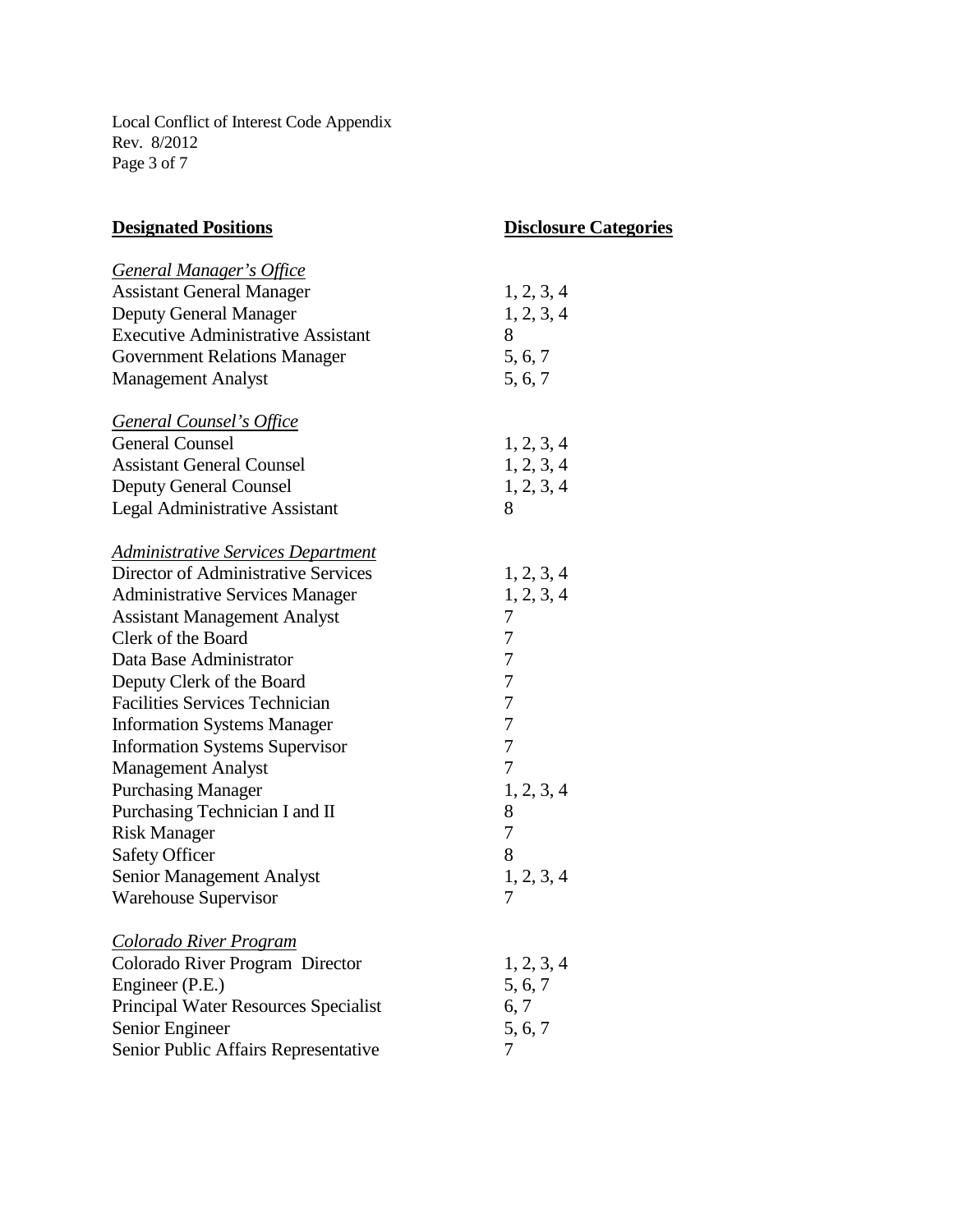Local Conflict of Interest Code Appendix Rev. 8/2012 Page 4 of 7

| <b>Engineering Department</b>               |            |
|---------------------------------------------|------------|
| Director of Engineering                     | 1, 2, 3, 4 |
| <b>Assistant Management Analyst</b>         | 5, 7       |
| <b>Cost Estimator</b>                       | 5, 7       |
| Engineer (P.E.)                             | 5, 7       |
| Engineer I                                  | 5, 7       |
| Engineer II                                 | 5, 7       |
| <b>Engineering Manager</b>                  | 1, 2, 3, 4 |
| <b>Engineering Technician I</b>             | 5          |
| Engineering Technician II                   | 5          |
| Land Surveyor (P.L.S.)                      | 5, 7       |
| <b>Management Analyst</b>                   | 5, 7       |
| <b>Principal Construction Manager</b>       | 1, 2, 3, 4 |
| Principal Engineer                          | 1, 2, 3, 4 |
| Right of Way Agent                          | 5, 7       |
| <b>Right of Way Manager</b>                 | 1, 2, 3, 4 |
| <b>Right of Way Supervisor</b>              | 5, 7       |
| Right of Way Technician I                   | 5, 7       |
| Right of Way Technician II                  | 5, 7       |
| Right of Way Technician III                 | 5,7        |
| Right of Way Technician IV                  | 5, 7       |
| <b>Senior Construction Manager</b>          | 5, 7       |
| Senior Engineer                             | 5, 7       |
| Senior Engineering Technician               | 5, 7       |
| Senior Management Analyst                   | 1, 2, 3, 4 |
| Senior Project Scheduler                    | 5, 7       |
| Senior Right of Way Agent                   | 5, 7       |
| <b>Senior Survey Technician</b>             | 5, 8       |
| <b>Supervising Administrative Assistant</b> | 7          |
| <b>Supervising Engineering Technician</b>   | 5,7        |
| <b>Supervising Land Surveyor</b>            | 5, 7       |
| <b>Supervising Management Analyst</b>       | 1, 2, 3, 4 |
| <b>Survey Technician</b>                    | 5,8        |
| <b>Finance Department</b>                   |            |
| <b>Accounting Supervisor</b>                | 7          |
| Controller                                  | 1, 2, 3, 4 |
| <b>Financial Planning Manager</b>           | 1, 2, 3, 4 |
| <b>Financial Resources Manager</b>          | 1, 2, 3, 4 |
| <b>Investment Analyst</b>                   | 7          |
| <b>Rate and Budget Analyst</b>              | 7          |
|                                             |            |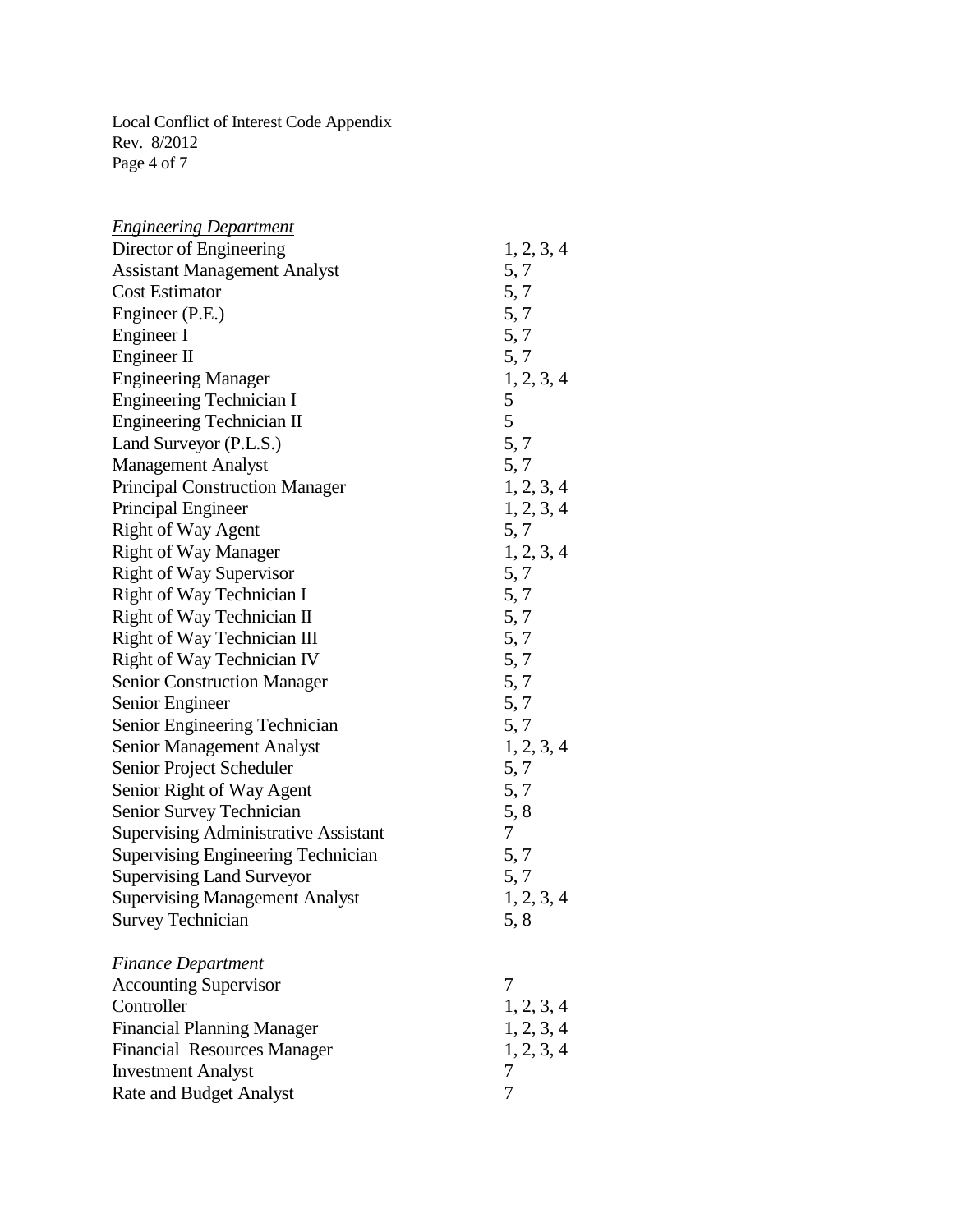Local Conflict of Interest Code Appendix Rev. 8/2012 Page 5 of 7

| Human Resources Department                      |            |
|-------------------------------------------------|------------|
| <b>Director of Human Resources</b>              | 1, 2, 3, 4 |
| <b>Human Resources Analyst</b>                  | 7          |
| <b>Human Resources Assistant</b>                | 7          |
| <b>Senior Human Resources Analyst</b>           | 7          |
|                                                 |            |
| <u>MWD Program</u>                              |            |
| <b>MWD Program Director</b>                     | 1, 2, 3, 4 |
| <b>Assistant Water Resources Specialist</b>     | 8          |
| <b>Public Affairs Senior Manager</b>            | 5, 6, 7    |
| <b>Senior Water Resources Specialist</b>        | 6, 8       |
|                                                 |            |
| <b>Operations and Maintenance Department</b>    |            |
| Director of Operations and Maintenance          | 1, 2, 3, 4 |
| <b>Electrical/Electronics Supervisor</b>        | 7          |
| <b>Management Analyst</b>                       | 5, 6, 7    |
| <b>Operations and Maintenance Manager</b>       | 5, 7       |
| Principal Engineer                              | 1, 2, 3, 4 |
| <b>Principal Water Resources Specialist</b>     | 5, 6, 7    |
| <b>Senior Electrical/Electronics Technician</b> | 7          |
| Senior Engineer                                 | 5, 7       |
| Senior Engineering Technician                   | 7          |
| <b>Senior Maintenance Technician</b>            | 7          |
| <b>Senior System Operator</b>                   | 8          |
| Senior Water Resources Specialist               | 5, 6, 7    |
| <b>Supervising Management Analyst</b>           | 1, 2, 3, 4 |
| <b>System Maintenance Supervisor</b>            | 7          |
| <b>Systems Operations Supervisor</b>            | 7          |
| <b>Water Resources Specialist</b>               | 5, 6, 7    |
|                                                 |            |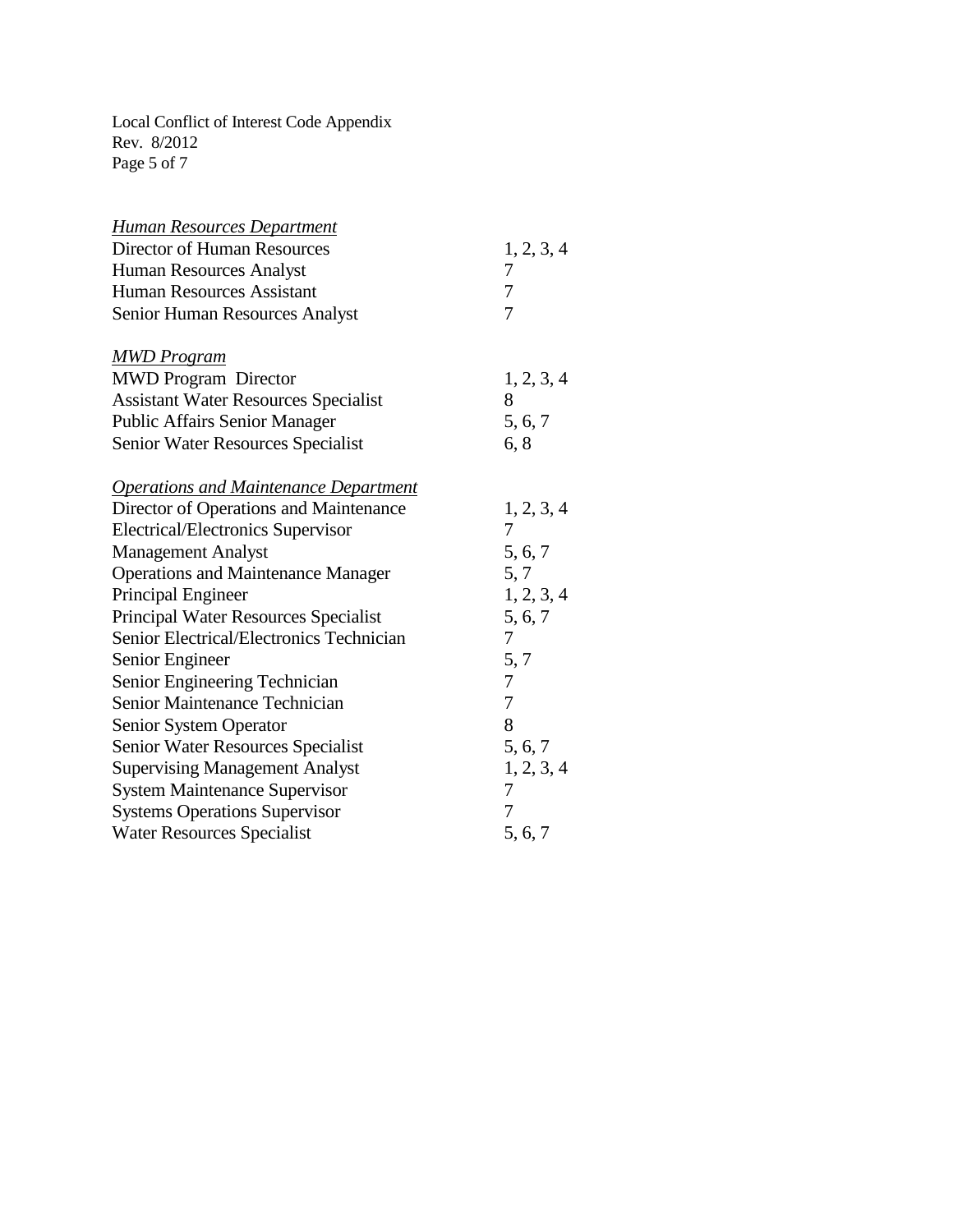Local Conflict of Interest Code Appendix Rev. 8/2012 Page 6 of 7

| <b>Public Outreach and Conservation Department</b> |            |
|----------------------------------------------------|------------|
| Director of Public Outreach and Conservation       | 1, 2, 3, 4 |
| <b>Education Programs Specialist</b>               | 8          |
| <b>Management Analyst</b>                          | 5, 7       |
| Principal Water Resources Specialist               | 5, 6, 7    |
| <b>Public Affairs Manager</b>                      |            |
| Public Affairs Representative I                    | 8          |
| Public Affairs Representative II                   | 8          |
| <b>Public Affairs Supervisor</b>                   | 7          |
| Senior Public Affairs Representative               |            |
| Senior Water Resources Specialist                  | 5, 6, 7    |
| <b>Small Business Contracting Manager</b>          | 5, 7       |
| <b>Water Resources Specialist</b>                  | 5, 6, 7    |
|                                                    |            |
|                                                    |            |

| 1, 2, 3, 4 |
|------------|
| 5, 6, 7    |
| 5, 6, 7    |
| 1, 2, 3, 4 |
| 5, 6, 7    |
| 5, 6, 7    |
| 1, 2, 3, 4 |
| 5, 6, 7    |
|            |

### **Consultants**

Fair Political Practices Commission regulation [2 Cal. Code of Regs. section 18701(a)] defines "consultant" as an individual whom, pursuant to a contract with a state or local governmental agency:

(a) Makes a governmental decision whether to:

- (1) Approve a rate, rule or regulation;
- (2) Adopt or enforce a law;
- (3) Issue, deny, suspend, or revoke a permit, license, application, certificate, approval, order, or similar authorization or entitlement;
- (4) Authorize the agency to enter into, modify, or renew a contract provided it is the type of contract that requires agency approval;
- (5) Grant agency approval to a contract which requires agency approval and in which the agency is a party or to the specifications for such a contract;